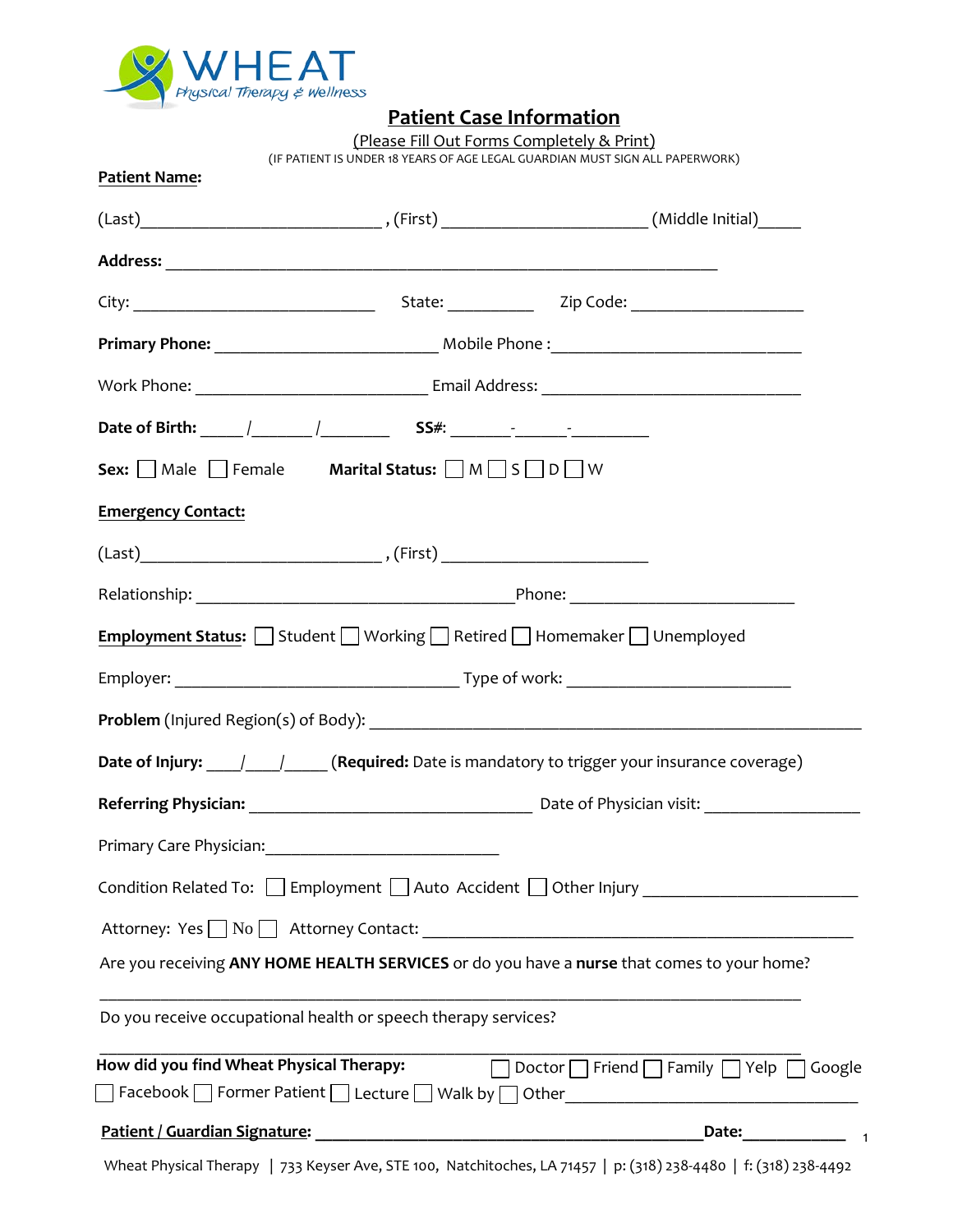

# **Functional & Symptom Questionnaire**

Are your symptoms?  $\Box$  improving,  $\Box$  becoming worse, or  $\Box$  staying the same?

**A. (Please Circle or Mark Painful or injured areas)**



#### **B. Pictorial Pain Assessment Scale:**

Which one of the following best describes your pain? (Patient can reply by circling the words, numbers or pictures. Scale



**Patient / Guardian Signature: \_\_\_\_\_\_\_\_\_\_\_\_\_\_\_\_\_\_\_\_\_\_\_\_\_\_\_\_\_\_\_\_\_\_Date:\_\_\_\_\_\_\_\_\_\_\_\_**

2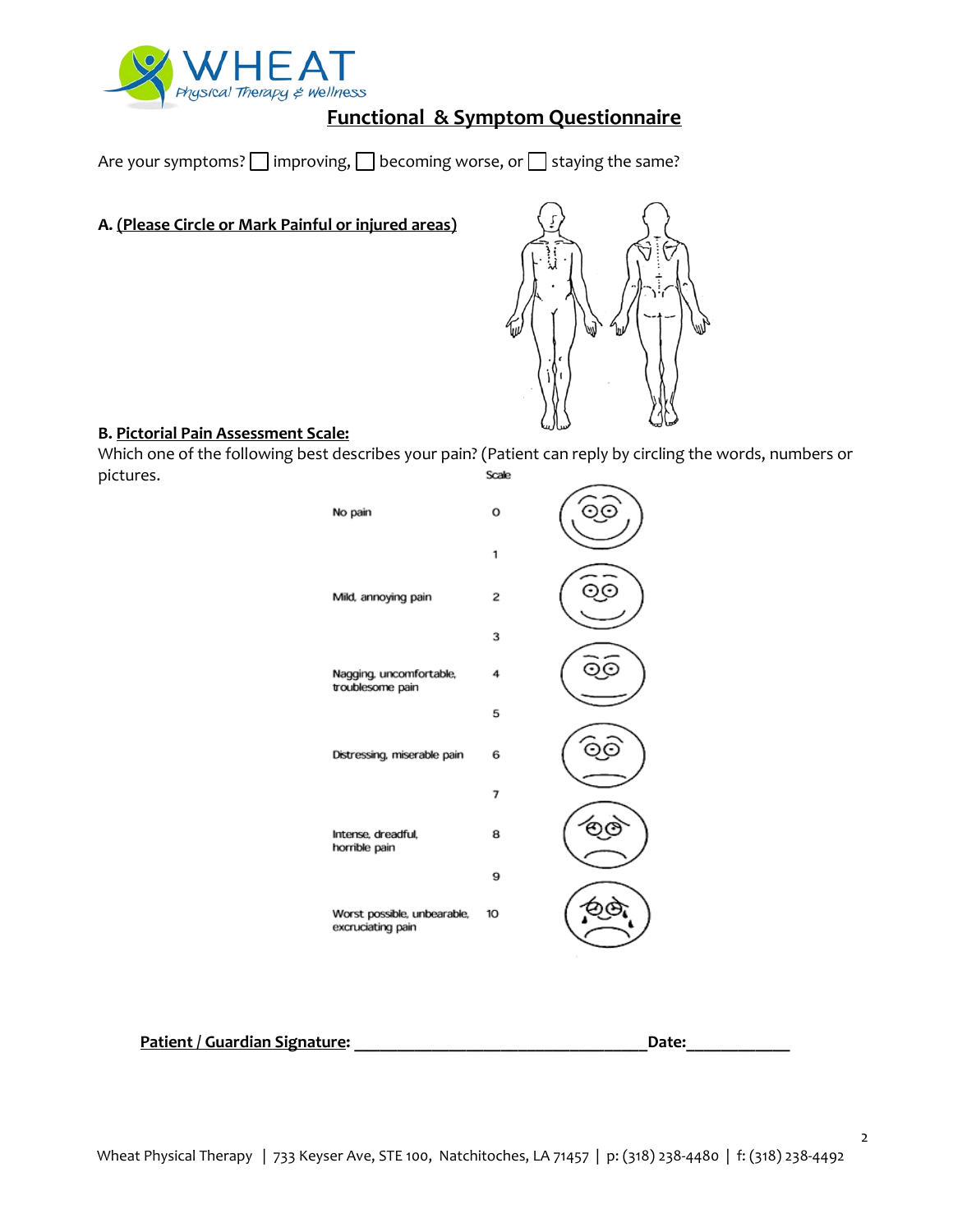

# **Medical History**

| Past | Current                      | Region & Date    |
|------|------------------------------|------------------|
|      | Physical Therapy             | Acupuncture      |
|      | <b>Ergonomics Evaluation</b> | CT Scan          |
|      | Chiropractic                 | MRI              |
|      | Emergency Room Care          | <b>Bone Scan</b> |
|      | Massage Therapy              | X-Rays           |
|      |                              |                  |

Please list any surgeries/procedures you have had for this injury:

Days a week do you perform physical activity?

Are you aware of your diagnosis and prognosis as explained by your doctor?  $\vert \vert$  Yes  $\vert \vert$  No **Please list (or attach) the names of any current medications (prescribed and over the counter):**

Pharmacy: Do you currently have or have past medical history of any of the following; Mark/Circle if necessary:

| Pharmacy:                       |                                                                                             |                                |
|---------------------------------|---------------------------------------------------------------------------------------------|--------------------------------|
|                                 | Do you currently have or have past medical history of any of the following; Mark/Circle if  |                                |
| necessary:                      |                                                                                             |                                |
| Asthma,                         | Congestive Heart Failure                                                                    | Back Injury/Surgery            |
| Bronchitis, or                  | Hernia                                                                                      | Osteoporosis                   |
| Emphysema                       | Blood Clot/ Emboli                                                                          | Knee Injury or Surgery         |
| Headaches                       | Varicose Veins                                                                              | Gout                           |
| <b>Shortness of Breath</b>      | <b>Latex Sensitivities</b>                                                                  | Leg/ Ankle Injury/Surgery      |
| Lung Problems                   | Allergies                                                                                   | <b>Broken Bones/ Fractures</b> |
| <b>Chest Pain</b>               | Allergies Tapes/Lotions                                                                     | Pain with sneezing             |
| <b>Visual Difficulties</b>      | <b>Thyroid Disease</b>                                                                      | Pregnant (Current/Past)        |
| <b>Hearing Difficulties</b>     | Goiter                                                                                      | Depression                     |
| <b>Coronary Heart Disease</b>   | Pins or metal implants                                                                      | Tobacco                        |
| Angina                          | Anemia                                                                                      | Hypoglycemia                   |
| Pacemaker                       | Shoulder Injury/Surgery                                                                     | Fibromyalgia                   |
| Dizziness or Fainting           | <b>Infectious Disease</b>                                                                   | Chronic Pain                   |
| High Blood Pressure             | Neck Injury/Surgery                                                                         | <b>Eating Disorders</b>        |
| <b>Bowel / Bladder Problems</b> | <b>Diabetes</b>                                                                             | Head Injuries                  |
| <b>Heart Attack</b>             | Kidney Problems                                                                             | Neurological Deficits          |
| Heart Surger y                  | <b>Liver Problems</b>                                                                       | Metal Implants                 |
| Weakness                        | Joint Replacement                                                                           | Other:                         |
| <b>Stroke</b>                   | Cancer                                                                                      |                                |
| Seizures/Epilepsy               | Elbow/Hand Injury/Surgery                                                                   |                                |
| Weight Loss/Fatigue             | <b>Arthritis</b>                                                                            |                                |
|                                 | Please list any other information that you believe would assist the therapist in your care: |                                |

What are your rehabilitation expectations and goals in this program other than pain relief?

 $\_$  , and the set of the set of the set of the set of the set of the set of the set of the set of the set of the set of the set of the set of the set of the set of the set of the set of the set of the set of the set of th

\_\_\_\_\_\_\_\_\_\_\_\_\_\_\_\_\_\_\_\_\_\_\_\_\_\_\_\_\_\_\_\_\_\_\_\_\_\_\_\_\_\_\_\_\_\_\_\_\_\_\_\_\_\_\_\_\_\_\_\_\_\_\_\_\_\_\_\_\_\_\_\_\_\_\_\_\_

| Patient / Guardian Signature: | Date: |  |
|-------------------------------|-------|--|
|                               |       |  |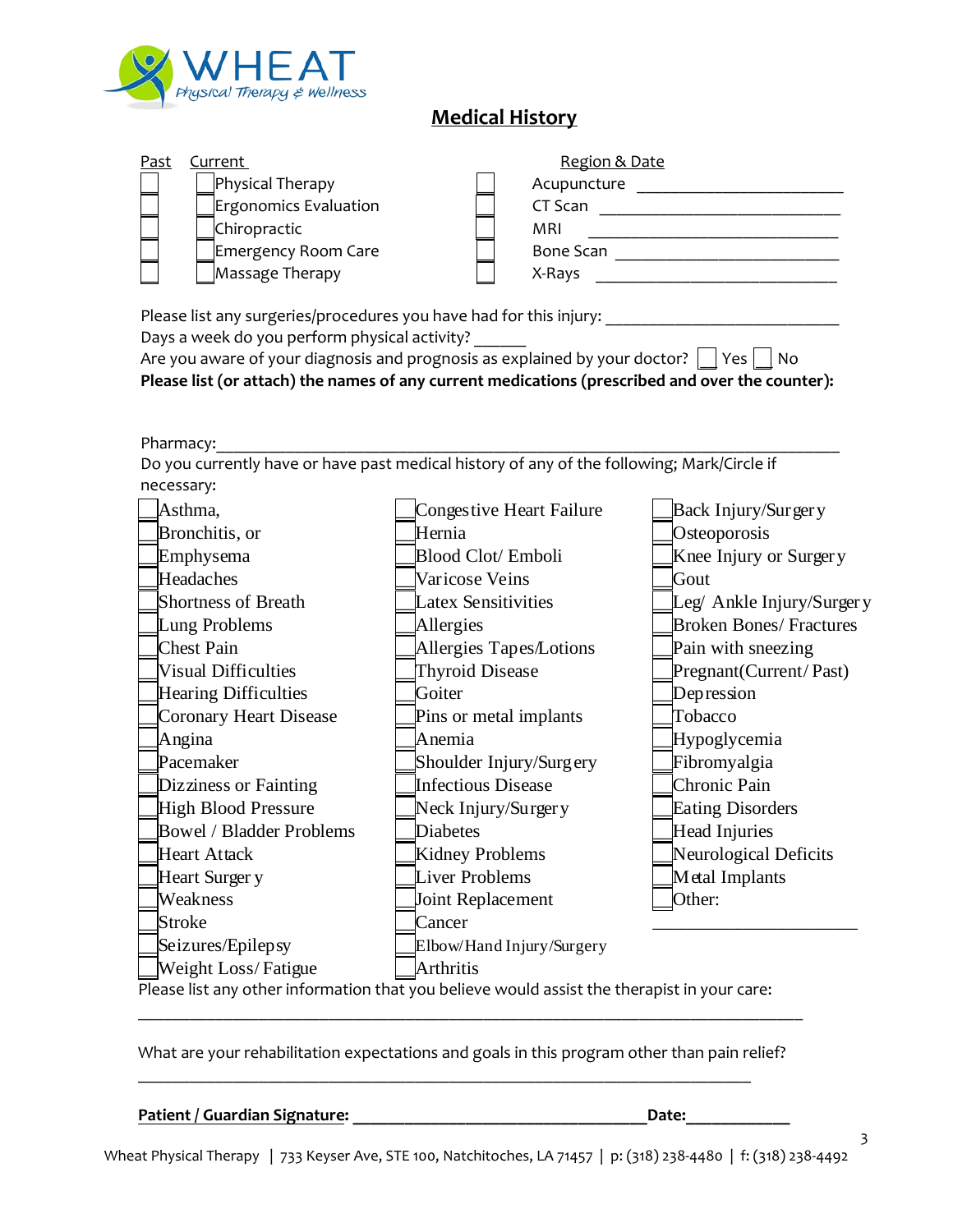

### *Consent for Treatment*

I agree to give my consent for *Lori L Wheat, PT, OCS, INC.* to furnish rehabilitation services considered necessary and proper in the treatment for my physical condition.

#### Name of Patient:

(Please print complete name)

## *Authorization for Disclosure of Medical Records*

I authorize *Lori L Wheat, PT, OCS, INC.* to release copies of the physical therapy record and billing statements to my insurance company for the purpose of billing for the services rendered.

## *eMail Privacy Statement*

Wheat Physical Therapy's Therapists like to stay in close contact with patients. We will be using secure email at times during your treatment to send pertinent information regarding your account, recovery, exercise pictures, and program progress. Our office is committed to your privacy and will not sell, disseminate, or give your email address to 3 $^{\rm rd}$  parties.

#### *Information Privacy Statement*

*Lori L Wheat, PT, OCS, INC will* use and disclose your personal health information to treat you, to receive payment for the care we provide, and for other health care operations. Health care operations generally include those activities we perform to improve the quality of care. We have prepared a detailed NOTICE OF PRIVACY PRACTICES to help you better understand our policies in regards to your personal health information. The terms of the notice may change with time and we will always post the current notice at our facility and have copies available for distribution upon request. The undersigned acknowledges receipt of this information.

I understand and agree to *Consent for Treatment*, *Authorization for Disclosure of Medical Records*, *and the Information Privacy Statement* above:

Patient/ Guardian **Patient** Current of the United States and Date:

4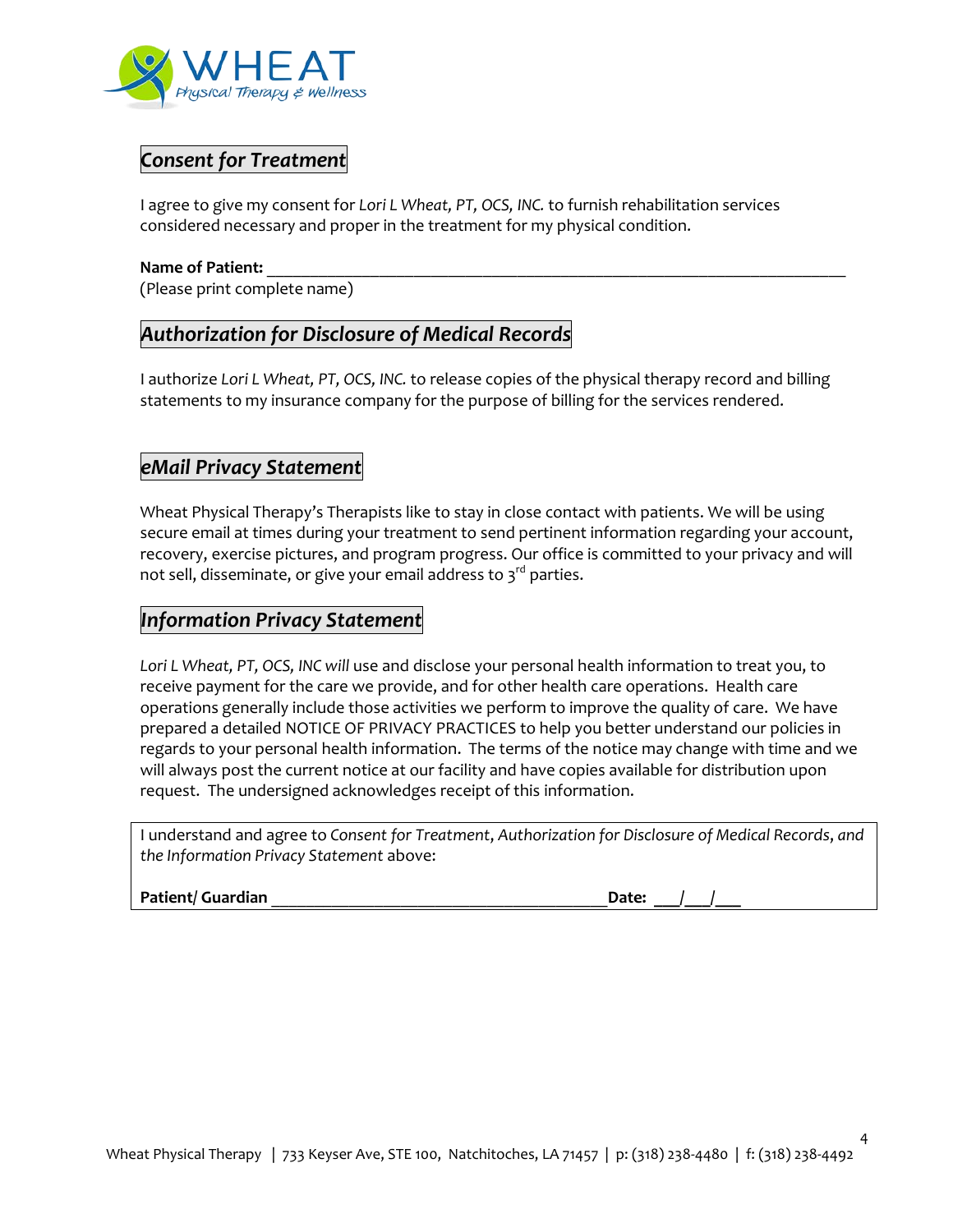

# *Financial Policy Statement*

*Lori L Wheat, PT, OCS, INC* will bill your insurance carrier out of courtesy and as a convenience for you. However, you are ultimately responsible for payment for the services you receive. If your insurance company does not remit payment within 60 days, the balance will be due in full from you. If payment for services is made directly to you, you must promptly remit the payment to our clinic. If your insurance company remits only a percentage of the total balance due, you will be responsible for the remainder of the balance per your insurance contract.

**Co-Pays are always due at the time of service as described in your insurance policy**.

# *Billing Policy for Wheat Physical Therapy*

If we are billing your insurance company please contact your insurance company for information regarding your physical therapy benefits. As a courtesy our office staff will verify insurance coverage, but this is not a guarantee. It is the patient's responsibility to confirm benefits with their insurance company prior to the first physical therapy appointment. *(Ask our front office if you have questions).* 

#### *Balances owed to Wheat Physical Therapy*

- Balances unpaid after 30 days will accrue a \$35.00 fee each billing cycle.
- Balances unpaid after 60 days must have payment arrangements with our billing office.
- Balances unpaid after 91 days will be turned over to our collection agency.

\*Checks returned with non-sufficient funds will be charged a \$35.00 fee.

### *Primary and Secondary Insurance Information*

| PRIMARY:<br>Name of Insured:   | Patient Relationship to Insured |  |
|--------------------------------|---------------------------------|--|
|                                | Phone $#$ :                     |  |
|                                |                                 |  |
| SECONDARY:<br>Name of Insured: | Patient Relationship to Insured |  |
| Insurance Company Name: Names  | Phone $#$ :                     |  |
|                                | Group No.:                      |  |